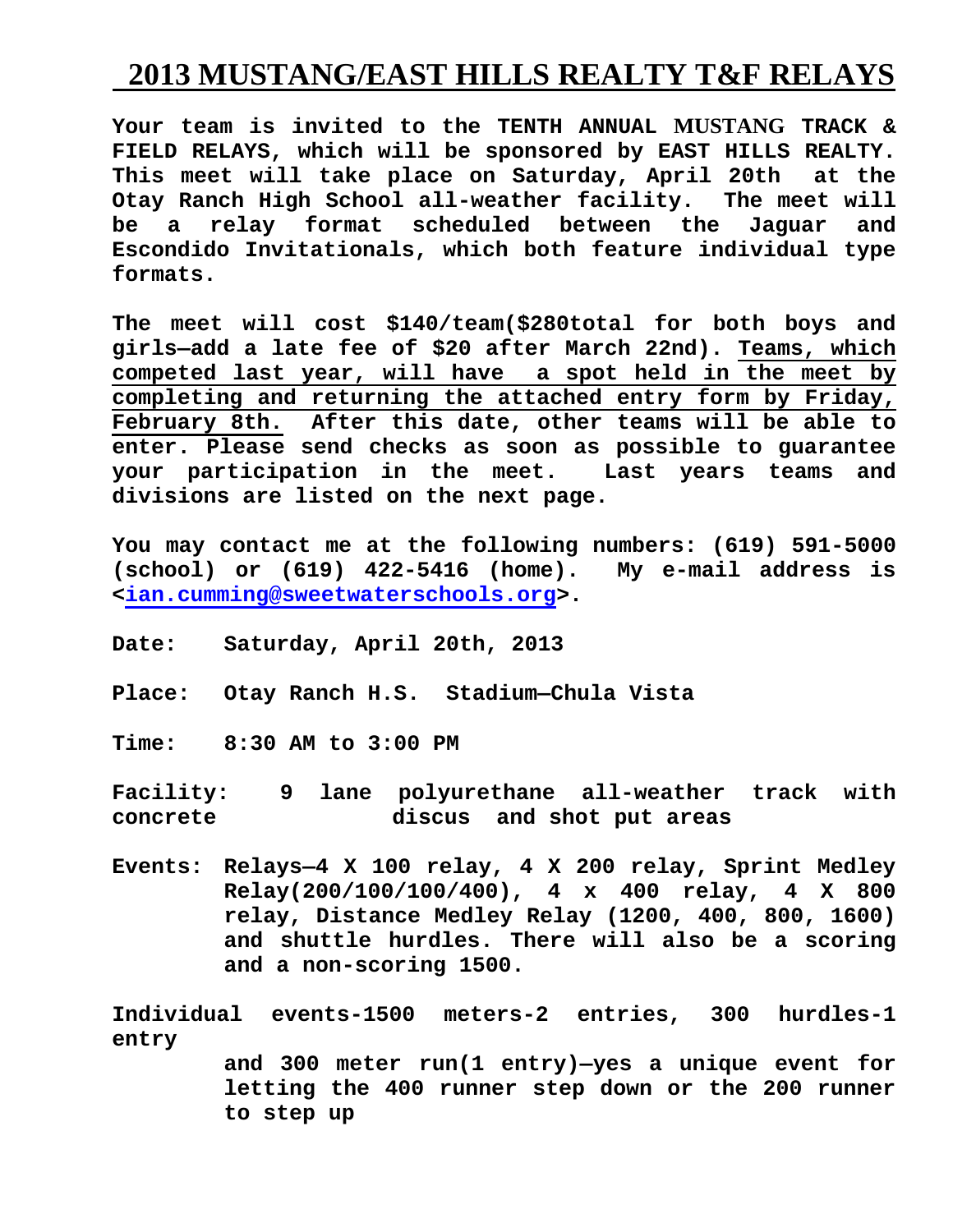**Field events—3 person relay teams with a maximum of 3 attempts per competitor) in the throws and horizontal jumps**

- **Medals: 3 relay teams per division including field events and 5 individuals in the 3 open races**
- **Spikes: Athletes will be able to use only 3/16"(or smaller) needle spikes.**
- **Admission: \$5.00 for adults and \$3.00 for students and children under 12**

**Snack Bar: There will be a complete concessions stand.**

**T-shirts: A limited amount of high quality t-shirts will be on sale for \$10.**

**Entry fees: Once you have returned your entry form and have been accepted into the meet, you have committed to pay the entry fee whether or not your team actually competes. We will need to receive your entry fee by March 22nd to guarantee your team competing in the meet.** 

**(\$280 total for your combined girls and boys teams; there is an added late fee of \$20 after March 22nd)** 

## **THE DIVISIONS LISTED BELOW ARE FROM 2012 AND ARE LISTED HERE ONLY TO CLARIFY LAST YEARS ENTRIES.**

**BLUE DIVISION SILVER DIVISION BONITA VISTA CENTRAL UN ION CALEXICO CLAIREMONT EASTLAKE HILLTOP MORSE LA JOLLA MT. MIGUEL MAR VISTA OTAY RANCH MONTE VISTA POWAY OLYMPIAN SERRA POINT LOMA SWEETWATER VALHALLA**

**SAN DIEGO (DISTANCE) OUR LADY OF PEACE (GIRLS) STEELE CANYON SAINT AUGUSTINE (BOYS)**

**Best Wishes,**

**Ian Cumming**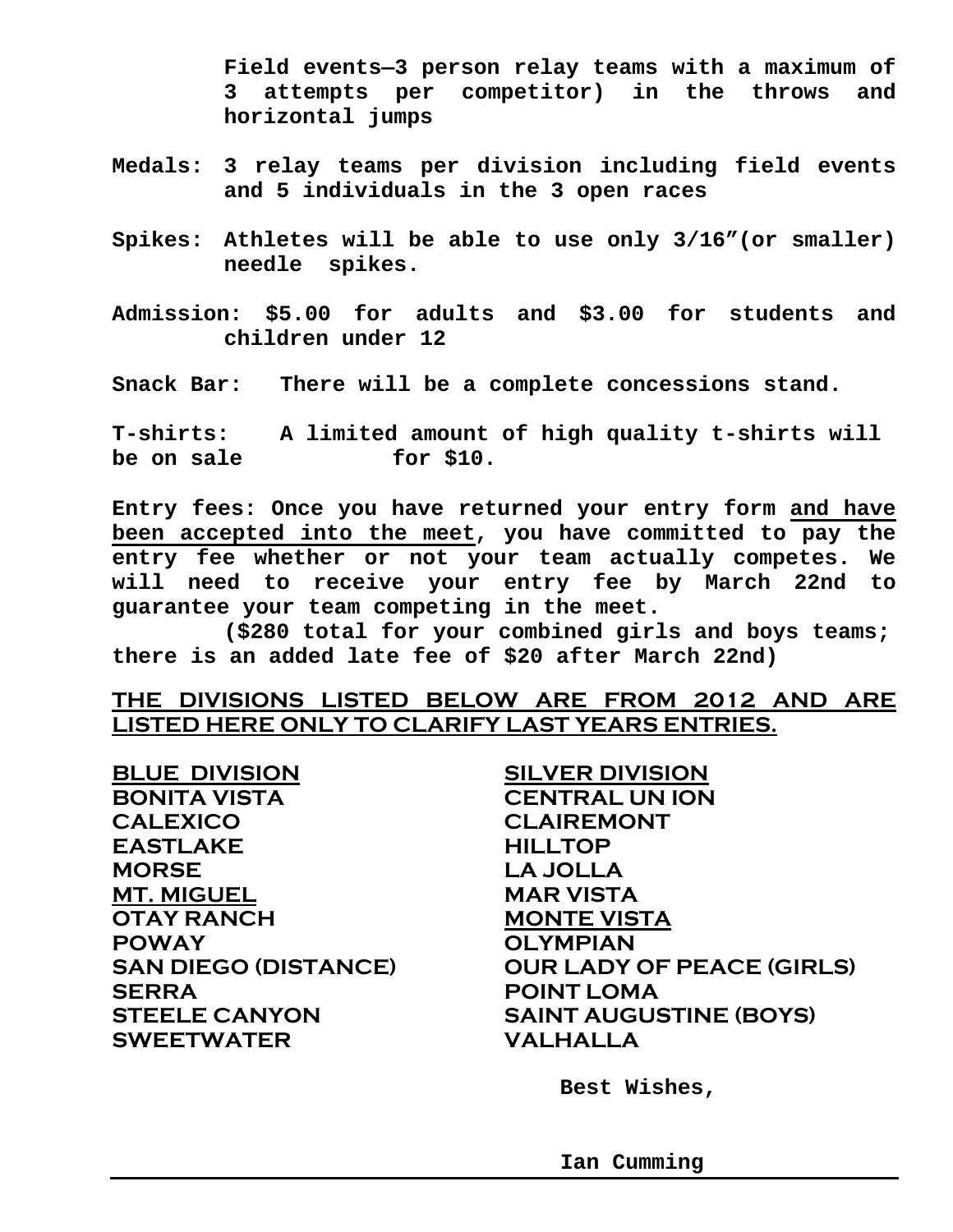## **ENTRY FORM IS ON THE NEXT SHEET—PLEASE RETURN A.S.A.P.**

## **2013 MUSTANG/EAST HILLS REALTY TRACK & FIELD RELAYS ENTRY FORM**

**By checking Yes below and stating our commitment to participate in the TENTH ANNUAL MUSTANG/EAST HILLS REALTY TRACK & FIELD RELAYS on Saturday, April 20th, 2013, we agree to pay the entry fee of \$140/girls team and \$140/boys team (\$280 for both boys and girls teams—add late fee of \$20 after March 23rd). Entry Fees are due by March 23rd. Also, all track races will be held rain or shine except for the possibility of hurdles. If it rains field events will be held if the meet management and officials deem it safe to do so. If more than two events are cancelled, entry fees for 2013 will be reduced for schools affected by this in 2013.**

|                                                                                                                                                                                                                                                                                                                                                                                                                                                                                         | _____ Yes, we will attend _______ No, we will not |
|-----------------------------------------------------------------------------------------------------------------------------------------------------------------------------------------------------------------------------------------------------------------------------------------------------------------------------------------------------------------------------------------------------------------------------------------------------------------------------------------|---------------------------------------------------|
| attend                                                                                                                                                                                                                                                                                                                                                                                                                                                                                  |                                                   |
|                                                                                                                                                                                                                                                                                                                                                                                                                                                                                         |                                                   |
| School                                                                                                                                                                                                                                                                                                                                                                                                                                                                                  |                                                   |
|                                                                                                                                                                                                                                                                                                                                                                                                                                                                                         |                                                   |
|                                                                                                                                                                                                                                                                                                                                                                                                                                                                                         |                                                   |
|                                                                                                                                                                                                                                                                                                                                                                                                                                                                                         |                                                   |
| $\texttt{CELL/HOME} \quad \texttt{PHONE} \qquad \qquad \qquad \texttt{MENT} \qquad \qquad \texttt{MENT} \qquad \qquad \texttt{SVD} \qquad \qquad \texttt{SVD} \qquad \qquad \texttt{SVD} \qquad \qquad \texttt{SVD} \qquad \qquad \texttt{SVD} \qquad \qquad \texttt{SVD} \qquad \qquad \texttt{SVD} \qquad \qquad \texttt{SVD} \qquad \qquad \texttt{SVD} \qquad \qquad \texttt{SVD} \qquad \qquad \texttt{SVD} \qquad \qquad \texttt{SVD} \qquad \qquad \texttt{SVD} \qquad \qquad \$ |                                                   |
|                                                                                                                                                                                                                                                                                                                                                                                                                                                                                         |                                                   |
|                                                                                                                                                                                                                                                                                                                                                                                                                                                                                         | BOYS COACH: Phone(WORK)                           |
| $\label{cELL} \texttt{CELL/HOME PHONE} \underbrace{\hspace{0.5cm}}$                                                                                                                                                                                                                                                                                                                                                                                                                     |                                                   |
|                                                                                                                                                                                                                                                                                                                                                                                                                                                                                         |                                                   |
|                                                                                                                                                                                                                                                                                                                                                                                                                                                                                         |                                                   |
| Date: __________________                                                                                                                                                                                                                                                                                                                                                                                                                                                                |                                                   |
|                                                                                                                                                                                                                                                                                                                                                                                                                                                                                         |                                                   |
| Date: _________________                                                                                                                                                                                                                                                                                                                                                                                                                                                                 |                                                   |